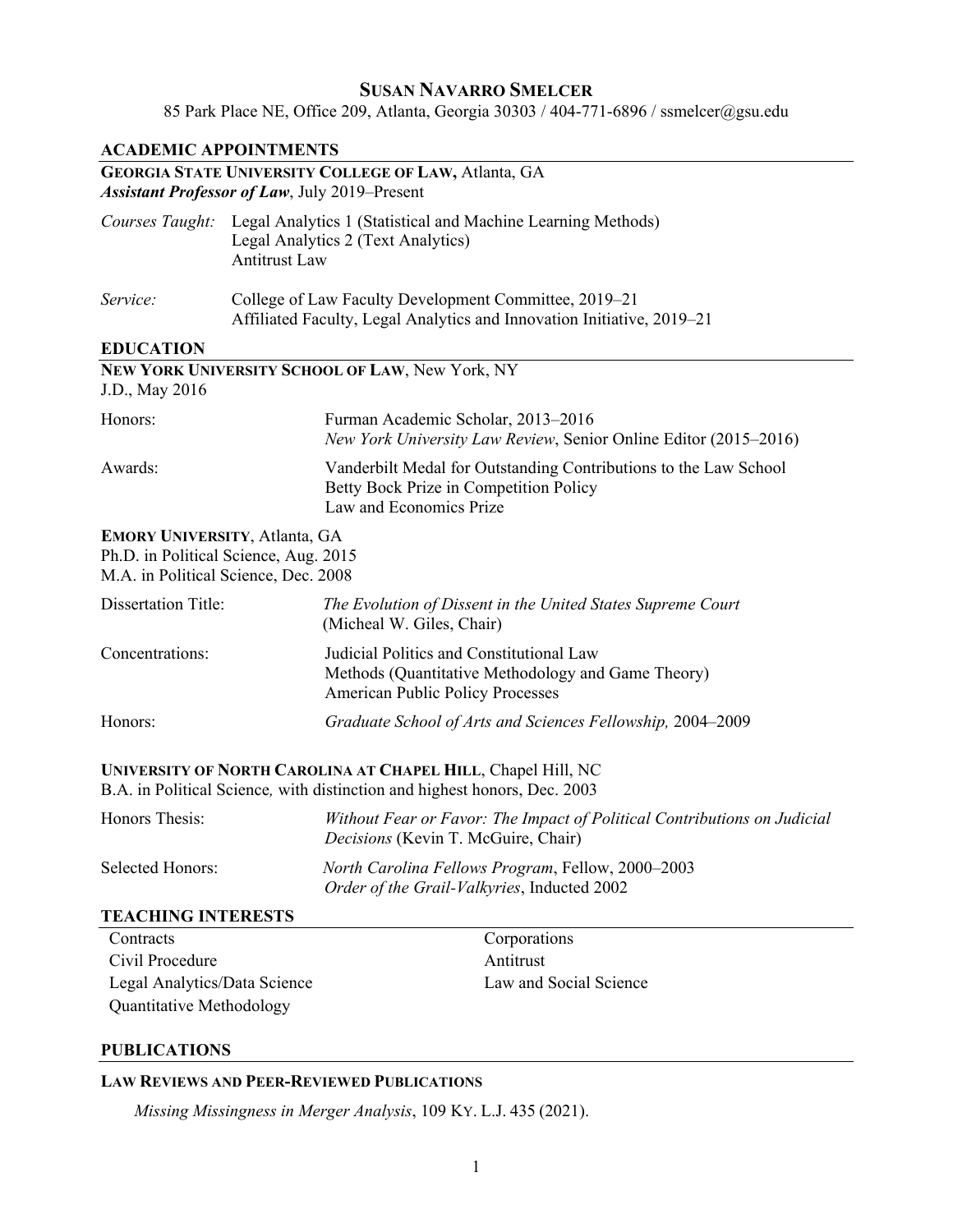*Divide and Concur: Separate Opinions and Legal Change*, 103 CORNELL L. REV. 817 (2018) (with Barry Friedman, Thomas B. Bennett & Andrew D. Martin). Recipient of the 2017–18 Eisenburg Prize for most outstanding article in the field of appellate practice and procedure by the American Academy of Appellate Lawyers.

Note, *Anticompetitive Use of Administrative Trials in Bargaining Over Patent Rights*, 91 N.Y.U. L. REV. 1719 (2016).

*Communicating in 140 Characters or Less: Congressional Adoption of Twitter in the 111th Congress*, 46 PS: POL. SCI. & POLITICS 60 (2013) (with Jacob R. Straus, Matthew Eric Glassman & Colleen J. Shogan).

*Bias and the Bar: Evaluating the ABA Ratings of Federal Judicial Nominees*, 65 POL. RES. Q. 827 (2012) (with Amy L. Steigerwalt & Richard L. Vining).

*Judicial Tenure on the U.S. Supreme Court, 1789–1868: Frustration, Resignation, and Expiration on the Bench*, 20 STUD. AM. POL. DEV. 198 (2006) (with Richard L. Vining & Christopher J. Zorn).

#### **NON-PEER REVIEWED PUBLICATIONS**

*Pandemic Disclosures: COVID-19 as a "Current Market Condition" for Mutual Funds*, COLUMBIA BLUE SKY BLOG (Jan. 5, 2021), [https://clsbluesky.law.columbia.edu/2021/01/05/pandemic-disclosures](https://clsbluesky.law.columbia.edu/2021/01/05/pandemic-disclosures-covid-19-as-a-current-market-condition-for-mutual-funds/)[covid-19-as-a-current-market-condition-for-mutual-funds/](https://clsbluesky.law.columbia.edu/2021/01/05/pandemic-disclosures-covid-19-as-a-current-market-condition-for-mutual-funds/) (with Anne M. Tucker & Yusen Xia).

*Compliance Programs and Leniency Applications in Asian Jurisdictions*, ABA SECTION OF ANTITRUST LAW CARTEL & CRIMINAL PRACTICE COMMITTEE NEWSLETTER (Fall 2017) (with Nicholas E.O. Gaglio, Jarod Taylor, Kail Jethmalani & Brandon Boxbaum).

*Where One Sits Affects Where Others Stand: Bias, the Bar, and Nominees to Federal District Courts*, 98 JUDICATURE 35 (2015) (with Amy L. Steigerwalt & Richard L. Vining).

#### **ORIGINAL CONGRESSIONAL RESEARCH SERVICE REPORTS**

Cong. Research Serv. Report R41942, *Vacancies on Article III District and Circuit Courts, 1977-2011: Data, Causes, and Implications* (with Denis Steven Rutkus) (July 28, 2011).

Cong. Research Serv. Report R41299, *From Solicitor General to Supreme Court Justice: Responsibilities, History, and the Nomination of Elena Kagan* (with Kenneth R. Thomas) (June 23, 2010).

Cong. Research Serv. Report R41172, *The Role of the Senate in Judicial Impeachment Proceedings: Procedure, Practice, and Data* (April 9, 2010).

Cong. Research Serv. Report R41110, *The Role of the House of Representatives in Judicial Impeachment Proceedings: Procedure, Practice, and Data* (with Betsy Palmer) (Mar. 15, 2010).

Cong. Research Serv. Report R40802, *Supreme Court Justices: Demographic Characteristics, Professional Experience, and Legal Education, 1789-2010* (April 9, 2010).

#### **WORKS-IN-PROGRESS**

"Predicting Regulatory Futures" (utilizing text analytics to assess how parties mitigate perceived risk in merger agreements). Presented at the 2021 Univ. of Cincinnati College of Law Corporate Law Symposium (Mar. 2021). Accepted for presentation at the 2021 Annual Meeting of the Law and Society Association (May 2021) and the 2021 Conference on the Online Workshop on Computational Methods in Law (OWCAL).

"It Ain't Just What Funds Disclose (It's The Way That They Do It)" with Anne M. Tucker and Yusen Xia (proposing a bespoke sentiment dictionary for mutual fund disclosures and analyzing the text of 130,000 disclosures from 2010 to 2019). Presented at OWCAL (Feb. 2021) and the 2021 Univ. of Cincinnati College of Law Corporate Law Symposium (Mar. 2021). Available at [https://papers.ssrn.com/sol3/papers.cfm?abstract\\_id=3674572.](https://papers.ssrn.com/sol3/papers.cfm?abstract_id=3674572)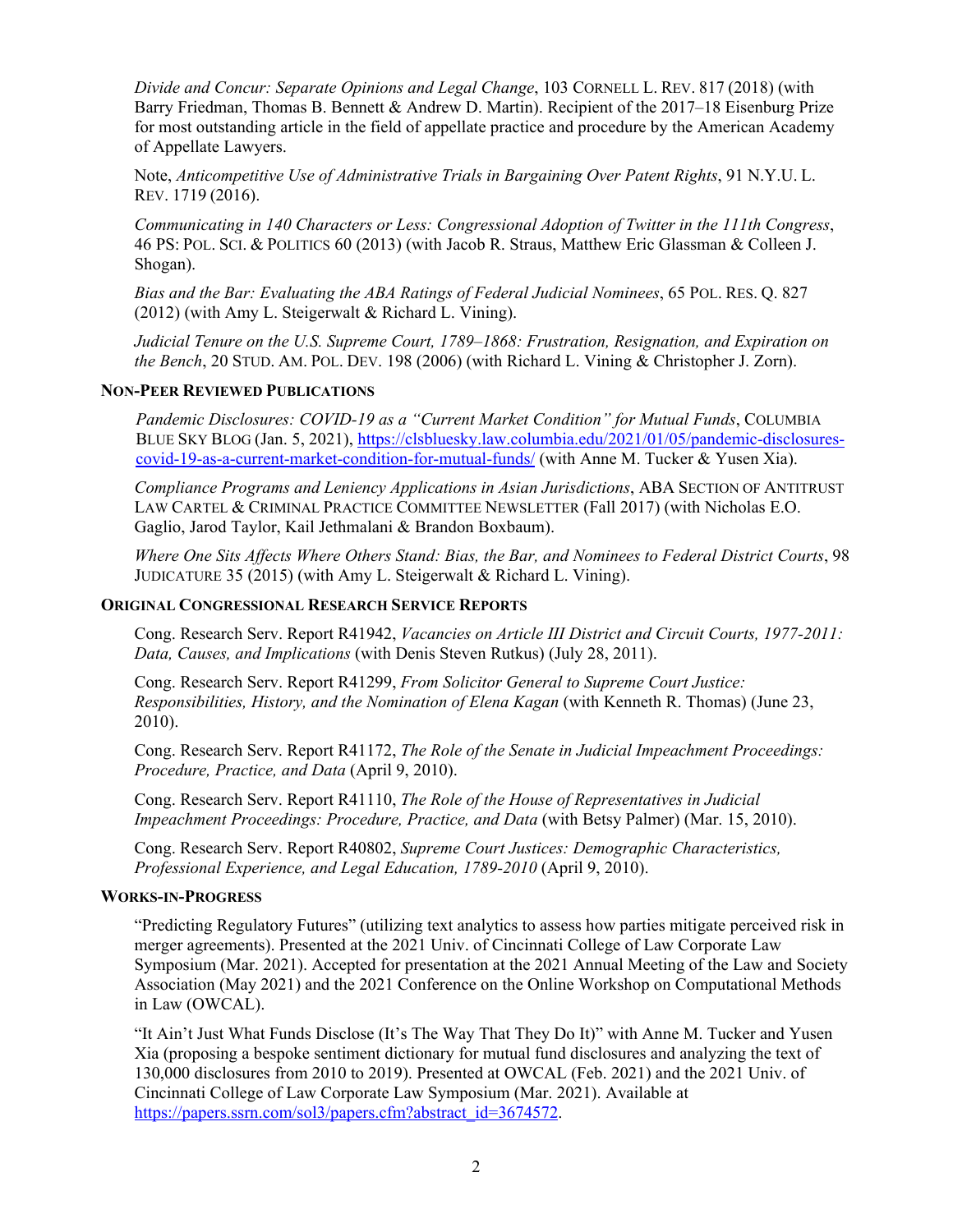"COVID, Current Market Events, and Compliance" with Anne M. Tucker and Yusen Xia (analyzing recent mutual fund disclosures to examine how mutual funds define current market conditions by comparing funds descriptions of natural disaster risks as compared to COVID-19 risks).

"The Effect of Informal En Bancs on Process and Precedent" with Bethany Blackstone and Micheal W. Giles (examining U.S. Courts of Appeals' use of informal en banc mechanisms and the influence of these practices on future interpretation of appellate decisions). Accepted for presentation at the 2021 Annual Meeting of the American Political Science Association (Sept. 2021).

"Walking Before Running: Teaching Data Fluency as a Prerequisite to Computational Methods" (analyzing the pedagogy of teaching data fluency and computational methods to law students). Accepted for presentation at the 2020 Annual Meeting of the Law and Society Association (panel canceled due to COVID-19).

### **SELECTED PRESENTATIONS**

"Missing Missingness in Merger Analysis." Presented at the Drexel University Thomas R. Kline School of Law Faculty Workshop (Dec. 3, 2020).

Chair/Discussant for "Technological Innovation in Legal Practice and Education" Panel, Law & Society Association Annual Conference (Denver, CO. May 2020).

Discussant, Online Workshop on Computational Methods in Law (OWCAL) (Oct. 2019).

Comment on "*Questions Involving National Peace and Harmony or Injured Plaintiff Litigation? The Original Meaning of 'Cases' in Article II of the Constitution.*" Presented at the Georgia State University's Workshop on Law & Linguistics (Oct. 18, 2019).

"Missing Data in Merger Analysis," Presented to the Furman Scholars Seminar at the New York University School of Law (New York, NY. Mar. 2016).

"Anticompetitive Use of Administrative Trials in Bargaining Over Patent Rights," Presented to the Furman Scholars Seminar at the New York University School of Law (New York, NY. Mar. 2015).

"Divide and Concur: Separate Opinions and Legal Change," Presented to the Workshop on Law & Economics at the Northwestern University School of Law (Chicago, IL. Jan. 2015) (with Thomas Bennett & Barry Friedman).

"The Role of Dissent in Legal Development," Presented at the Sixty-Seventh Annual Meeting of the Midwest Political Science Association (Chicago, IL. Apr. 2–5, 2008).

"Strategic Dissent in the U.S. Courts of Appeals," Presented at the Sixty-Fifth Annual Meeting of the Midwest Political Science Association (Chicago, IL. Apr. 12–15, 2006).

"Executive Action and Judicial Independence under International Legal Constraint," Presented at the Sixty-Fifth Annual Meeting of the Midwest Political Science Association (Chicago, IL. Apr. 12–15, 2006) (with Emily Ritter).

"Regime Change and Decision-Making in the U.S. Courts of Appeals," Presented at the Sixty-Fourth Annual Meeting of the Midwest Political Science Association (Chicago, IL. Apr. 20–23, 2006) (with Bethany Blackstone).

"Supreme Court Justice Tenure and Response to Institutional Reform, 1801–1937," Presented at the Seventy-Seventh Annual Meeting of the Southern Political Science Association (Atlanta, GA. Jan. 5–7, 2006) (with Richard L. Vining & Christopher J. Zorn).

"Judicial Tenure on the U.S. Supreme Court, 1789–1868: Frustration, Resignation, and Expiration on the Bench," (with Richard L. Vining and Christopher J. Zorn). Presented at the Forty-First Annual Meeting of the Law and Society Association (Las Vegas, NV. June 2–5, 2006) and the Thirtieth Meeting of the Social Science History Association (Portland, OR. Nov. 3–6, 2005).